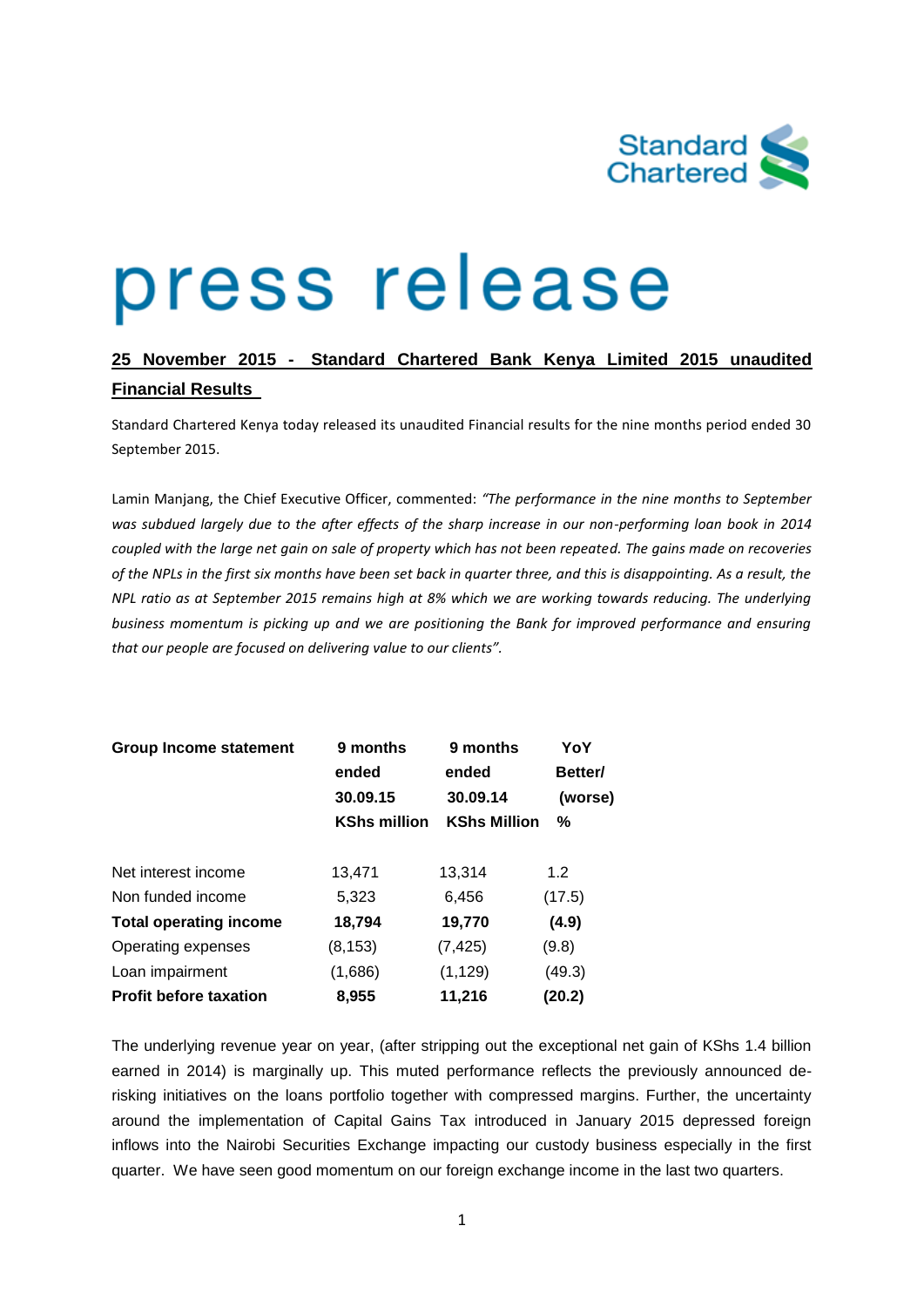The realignment of our Retail Banking strategy earlier in the year slowed growth in quarter one. However, with a more streamlined structure in place, business volumes within Retail Banking are starting to pick up in the second and third quarters.

Operating expenses increased 9.8 per cent in line with inflation, investments as well as the Bank's reorganisation in the early part of the year. We however are beginning to see some of the productivity saves come through from the actions we have taken so far.

We continue to critically assess the quality of the loan book and have taken an impairment charge of KShs 391 million in the third quarter. The NPLs have increased to KShs 10.8 billion from KShs 8.4 billion at June 2015 due to a limited number of accounts downgraded in the period. The NPL ratio has consequently increased to 8.2 per cent from 6.5 per cent in June 2015.

Our book within the Corporate & Institutional Banking segment is short tenor with 61 per cent of the book being less than one year. This allows us flexibility in responding to any changes in the environment and our portfolio.

#### **Balance sheet**

|                                 | 30.09.15<br><b>KShs million</b> | 31.12.14            | YoY<br><b>Better/</b><br>(Worse) |
|---------------------------------|---------------------------------|---------------------|----------------------------------|
|                                 |                                 | <b>KShs Million</b> |                                  |
|                                 |                                 |                     |                                  |
|                                 |                                 | %                   |                                  |
| Loans and advances to customers | 126,514 122,749 3.1             |                     |                                  |
| Customer deposits               | 166,594 154,067 8.1             |                     |                                  |
| Loans to deposit ratio          | 75.9%                           | 79.7%               |                                  |

Customer loans and advances are up 3 per cent as we focus on disciplined balance sheet management and more selective asset origination.

Our balance sheet remains highly liquid with advances to deposits ratio of 75.9 per cent. We remain a customer deposit funded bank. The measures we put in place in 2014 to address our funding constraints are beginning to bear fruit with our total deposits in 2015 increasing by just over 8 per cent to KShs166.6 billion, year-on-year. Current Account and Savings Account (CASA) balances have also increased from 74 per cent to 77 percent over the same period.

We are confident that the initiatives we have put in place across all our businesses will see our balance sheet continue to grow.

We continue to have a very strong capital position, with the total capital to risk weighted assets ratio standing at 21.7 per cent.

#### **Strategic review key highlights**